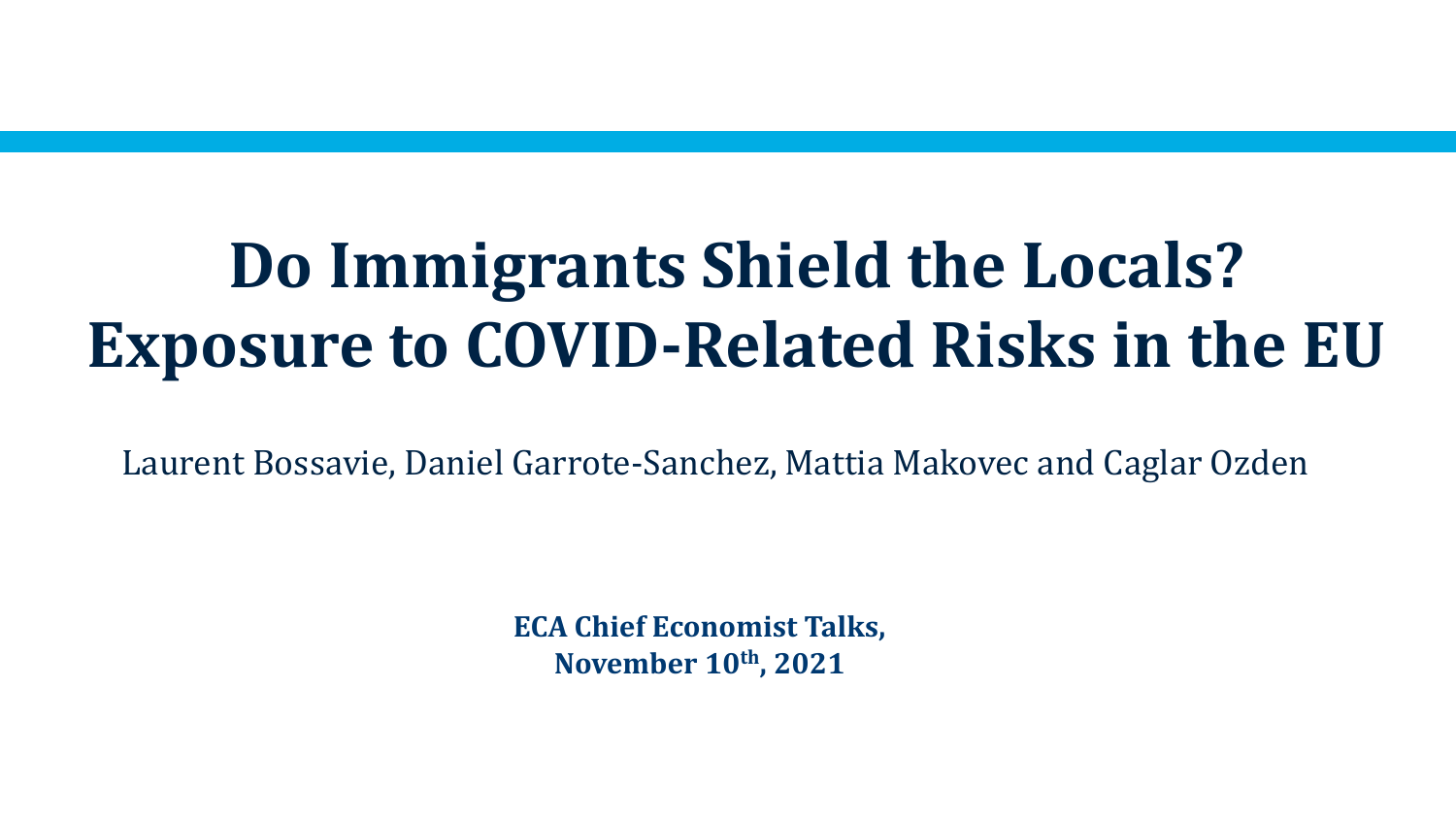# **Motivation**

## Pre-Covid

• Migrants often fill jobs that locals are not willing to undertake

(Orrenius & Zavodny 2009, 2013; Sparber & Zavodny 2020)

• Natives reallocate to job where they have a comparative advantage in response to immigration (Peri & Sparber 2009, 2011)

# Post-Covid

• Workers' vulnerability to COVID-19 depends on their job type

(Adams-Prassl et al. 2020a, 2020b; Dingel & Neiman, 2020; Gottlieb et al. 2021)

• Migrant workers more exposed to COVID-19 shock

(Basso et al., 2020; Borjas & Casidi, 2020; Fassani & Mazza, 2020 and 2021; Bossavie et al., 2021)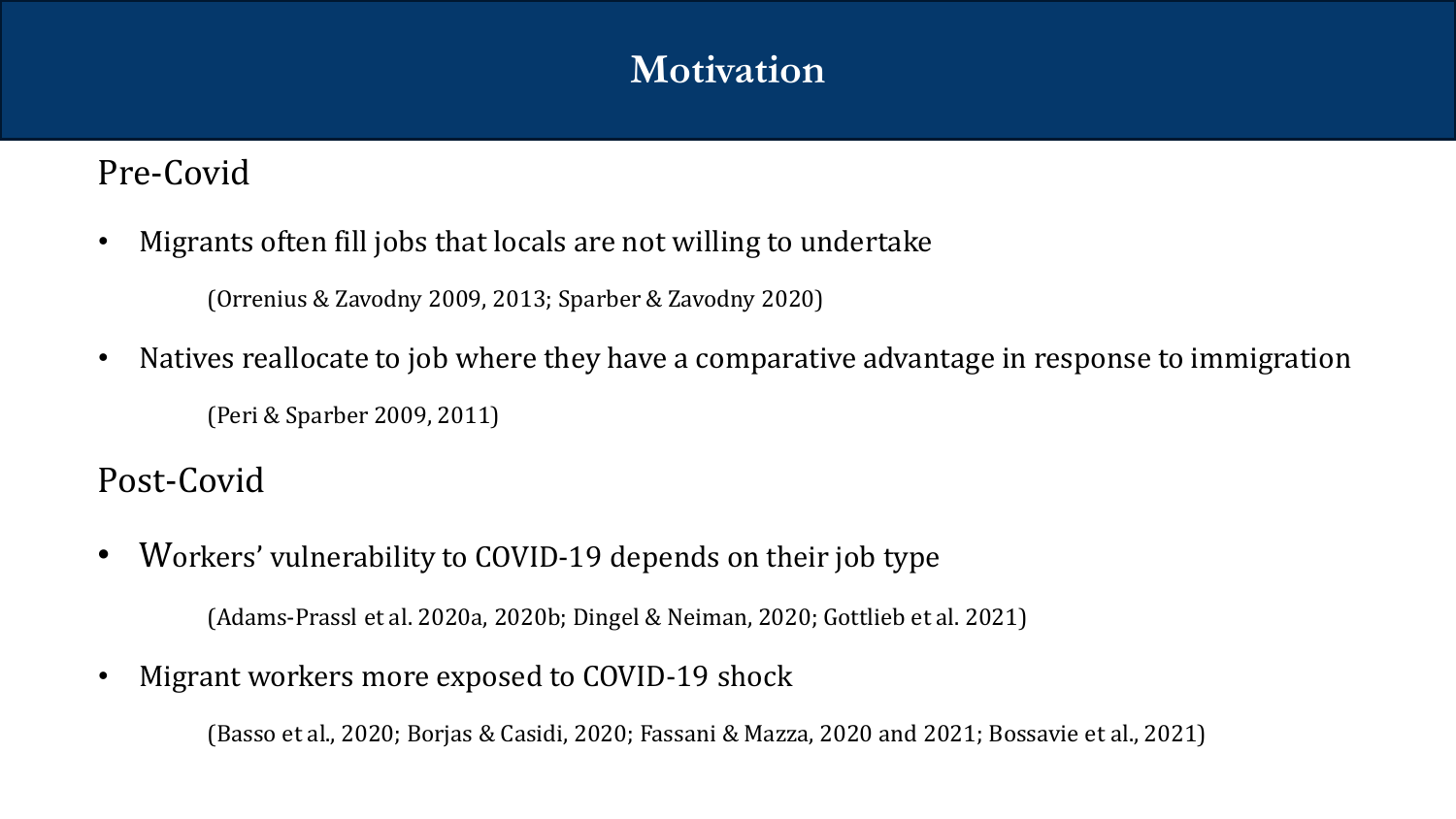# **Research questions**

# Research Questions:

- Did natives' occupational choice pre COVID affect their job vulnerability to COVID-19
- $\triangleright$  Did immigration affect the occupational choice of natives, hence their exposure to COVID-related risks?
- Was this accompanied by aggregate effects on native workers' employment and wages?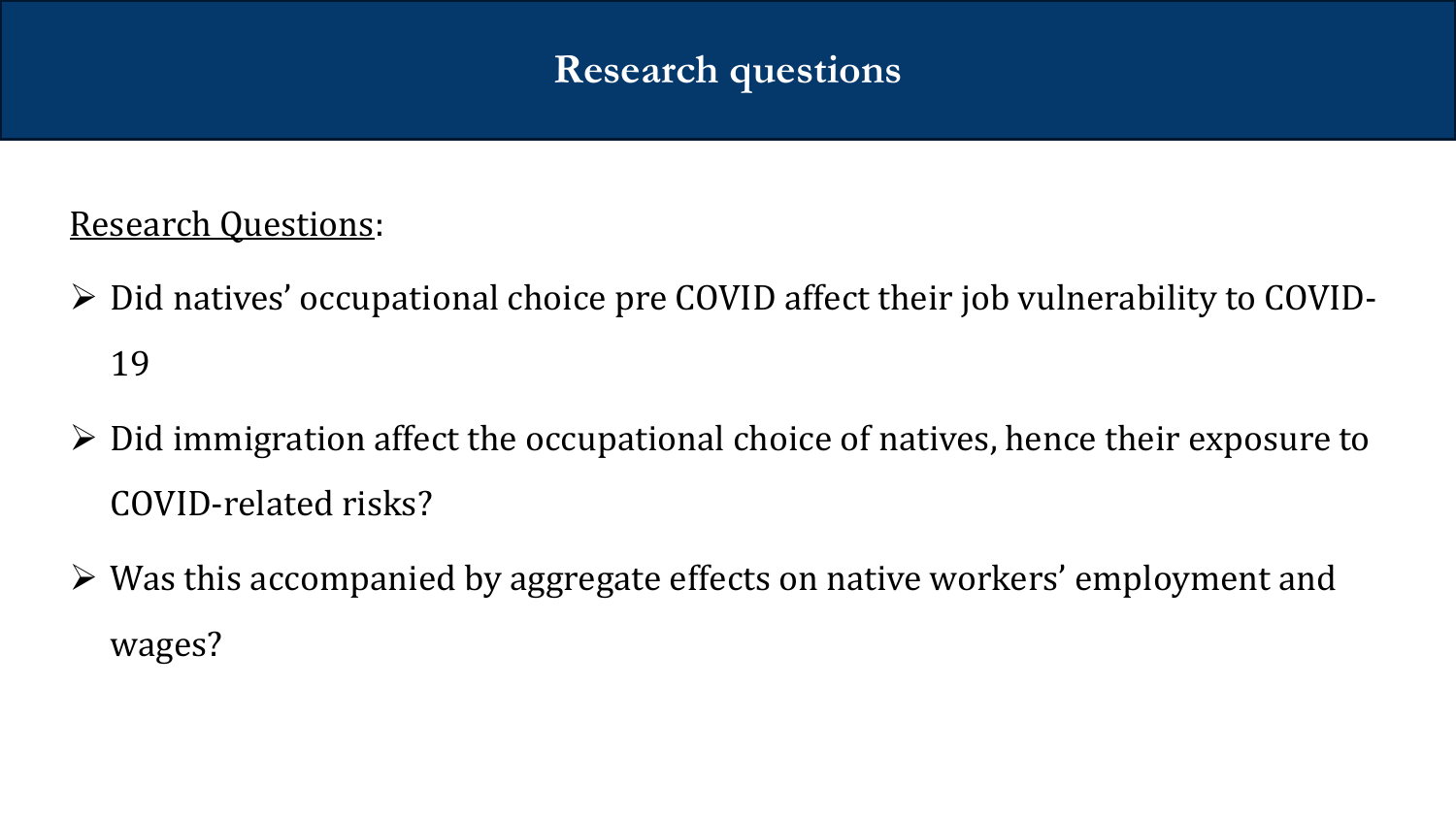# Data & measures of exposure to COVID-19

- $\triangleright$  EU-LFS for Western European countries = EU15 + Switzerland + Norway
- $\triangleright$  Harmonized individual level data with detailed labor market outcomes
- $\triangleright$  Information on migrant status, aggregated by world region of origin
- $\triangleright$  Time period: 2011-18 (break in ISCO occupations between 2010 & 2011)
- Measures of exposure to COVID-19 based on characteristics of occupations:
	- $\circ$  Income-risk: Non-telework + non-essential. Jobs most at-risk of dismissal
	- $\circ$  Health-risk: Non-telework + essential + F2F. Risk of contagion from the virus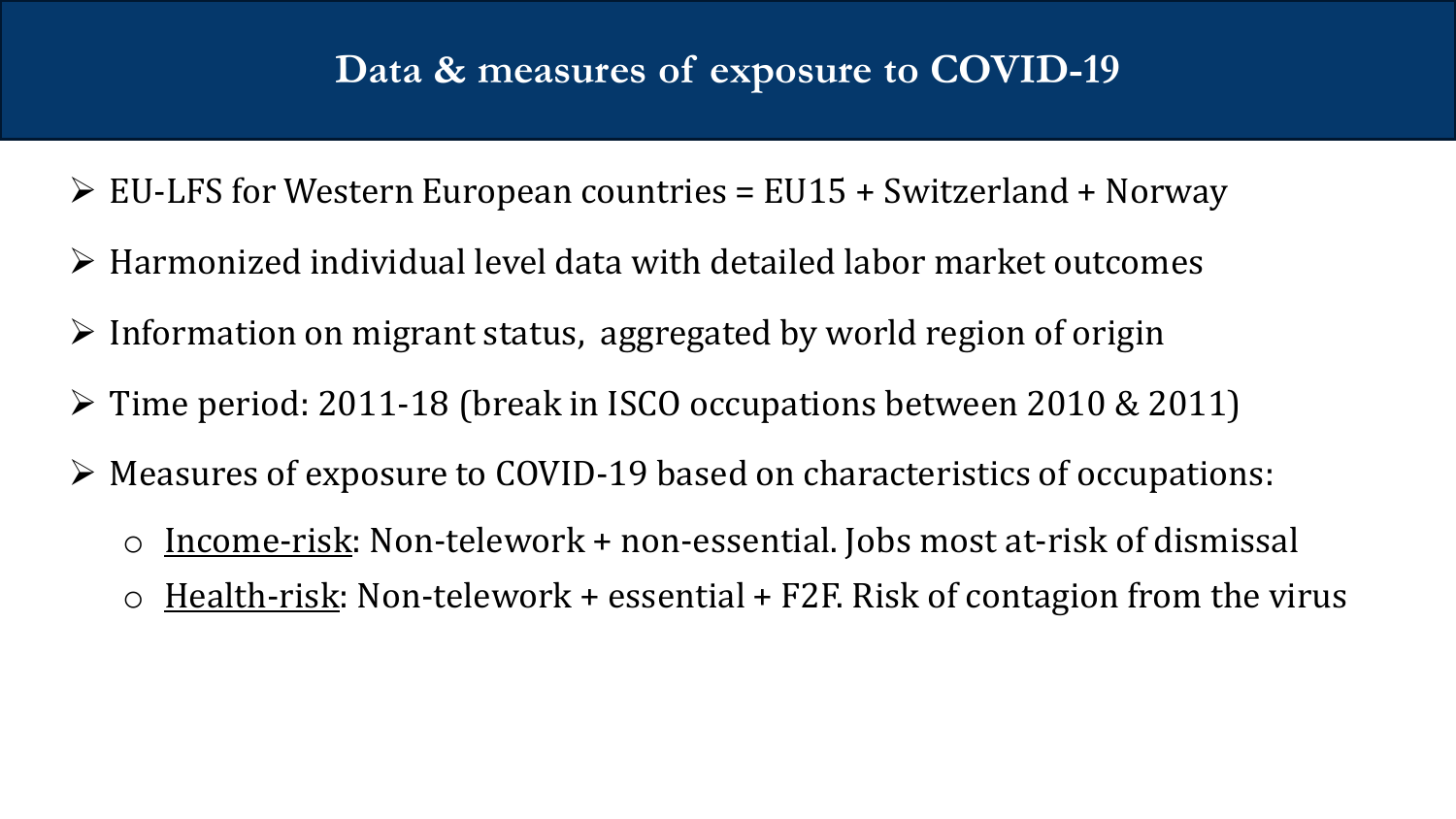# **Descriptive statistics**

Migrants are more concentrated in income-risk (red) and health-risk jobs (green) compared to natives.



Source: EU-LFS 2018.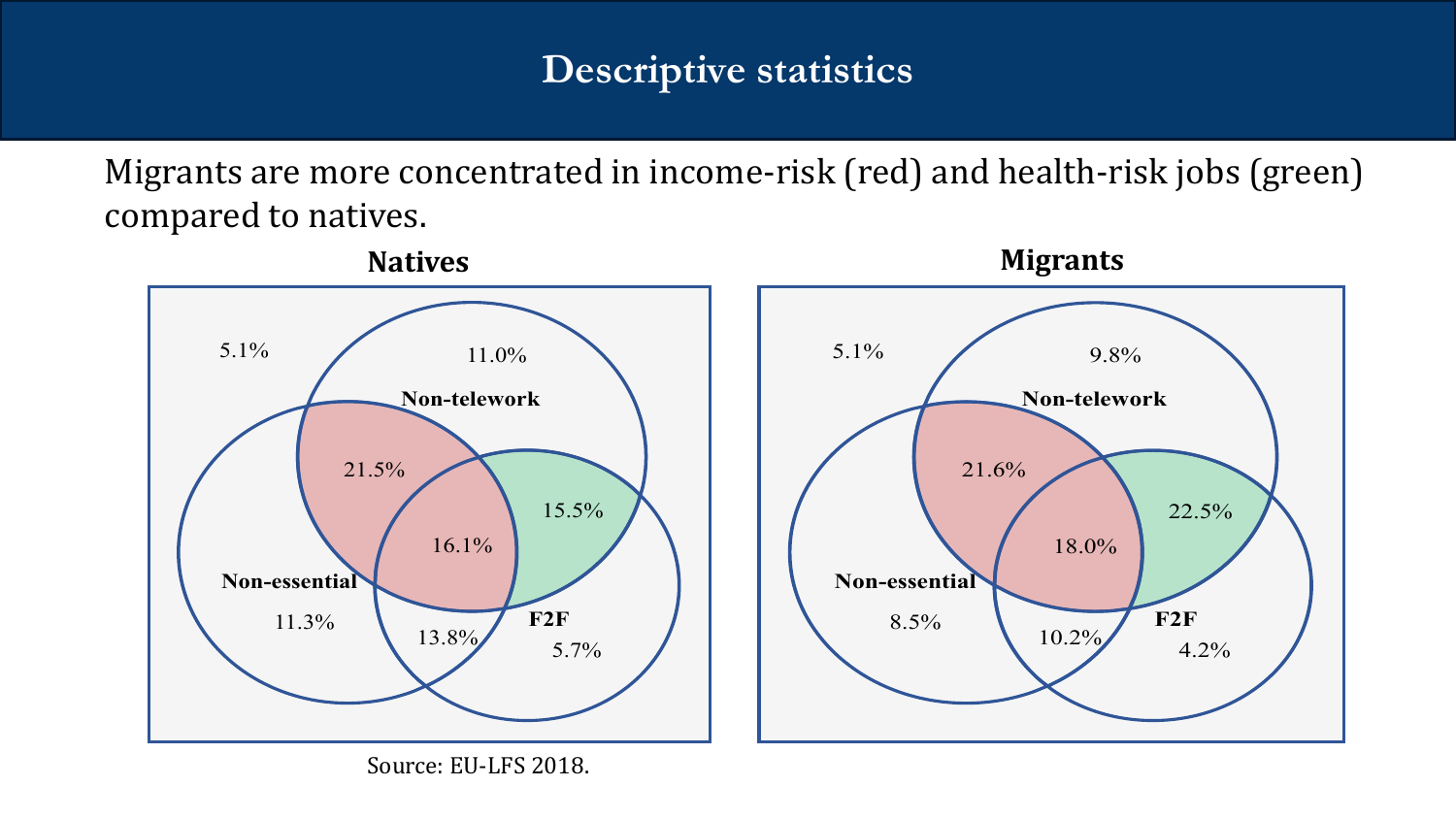# **Descriptive statistics**

### However, there is heterogeneity in exposure across immigrant groups



#### **Panel A. Income Risk Jobs Panel B. Health Risk Jobs**

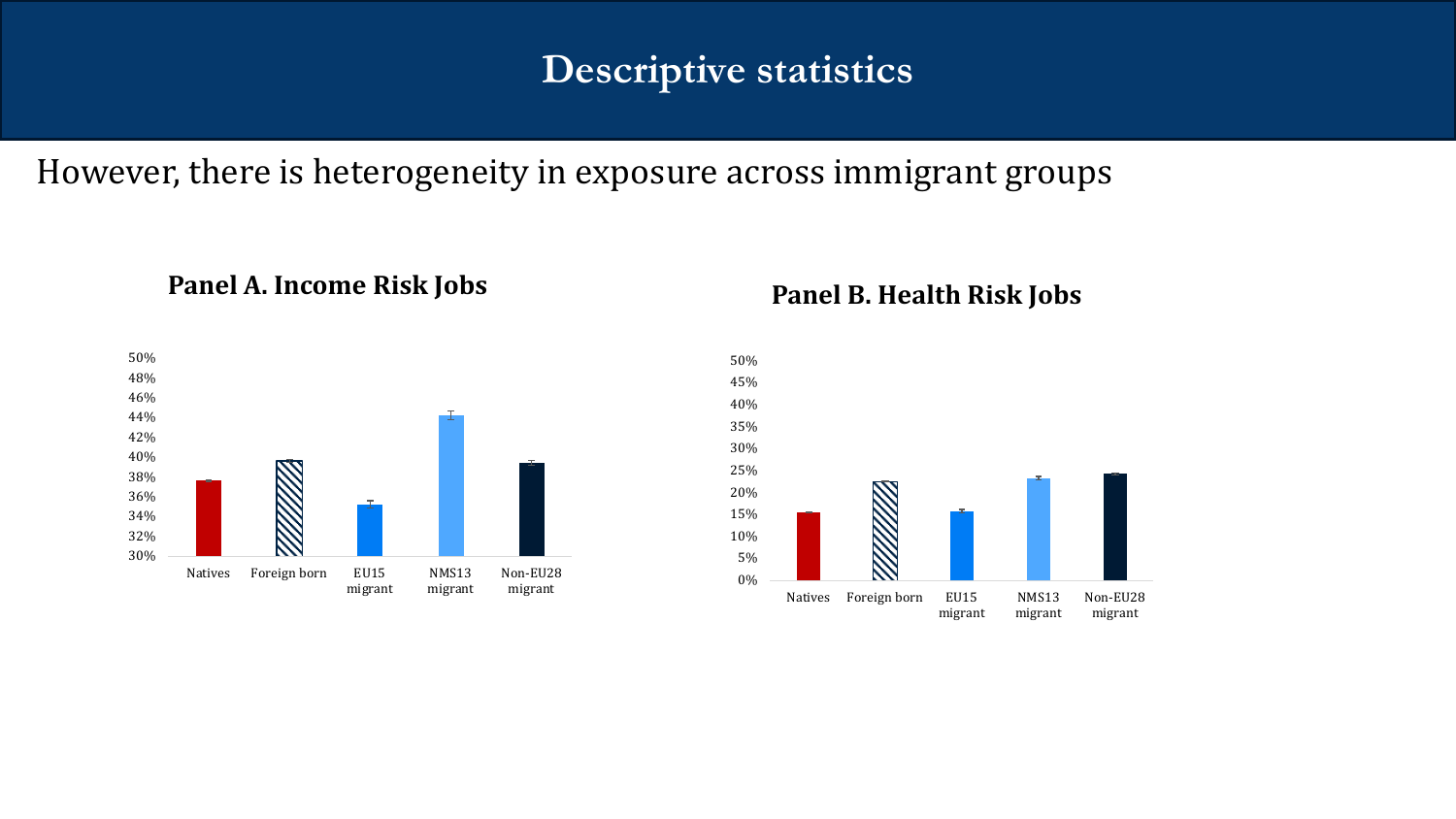Worker observable characteristics only explain a small part of the job vulnerability gap between natives and immigrants

- $\triangleright$  Three factors explain most of the gap (Bossavie et al., 2021):
	- Lower proficiency in the host county language
	- Reliance on immigrant networks to find jobs
	- Concentration in occupations with native workers' shortages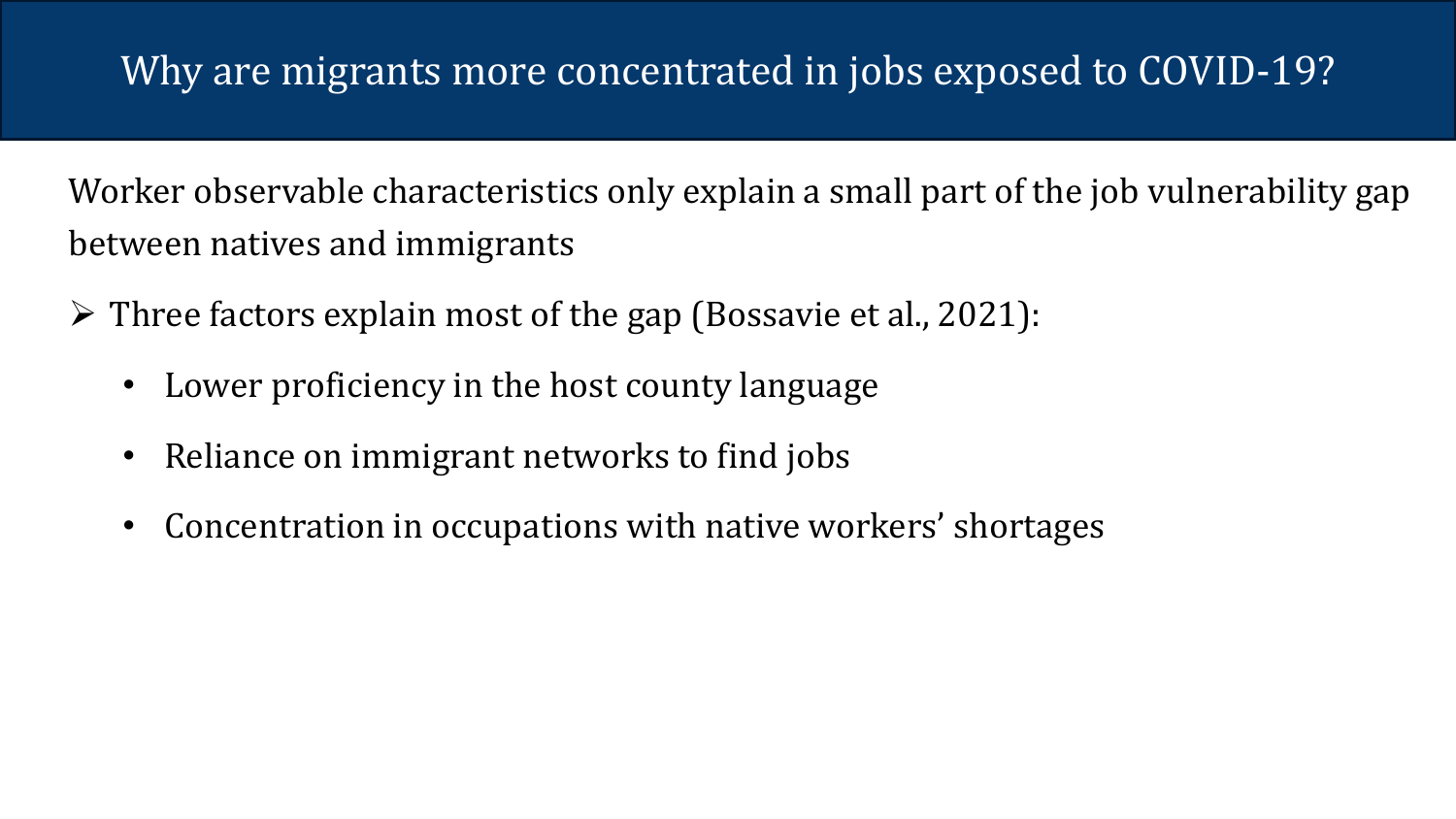# **Methodology**

1. Run individual-level regressions to predict how outcome variables depend on individual characteristics (gender, education, dummies age groups).

2. Calculate the gap between the actual and the predicted outcome variable for each individual

- 3. Take average for each nuts 2 region per year
- 4. Estimate OLS regression at the NUTS2 region (s)-year (t) level is:

5. Instrument for endogeneity with two alternative shift share Bartik instruments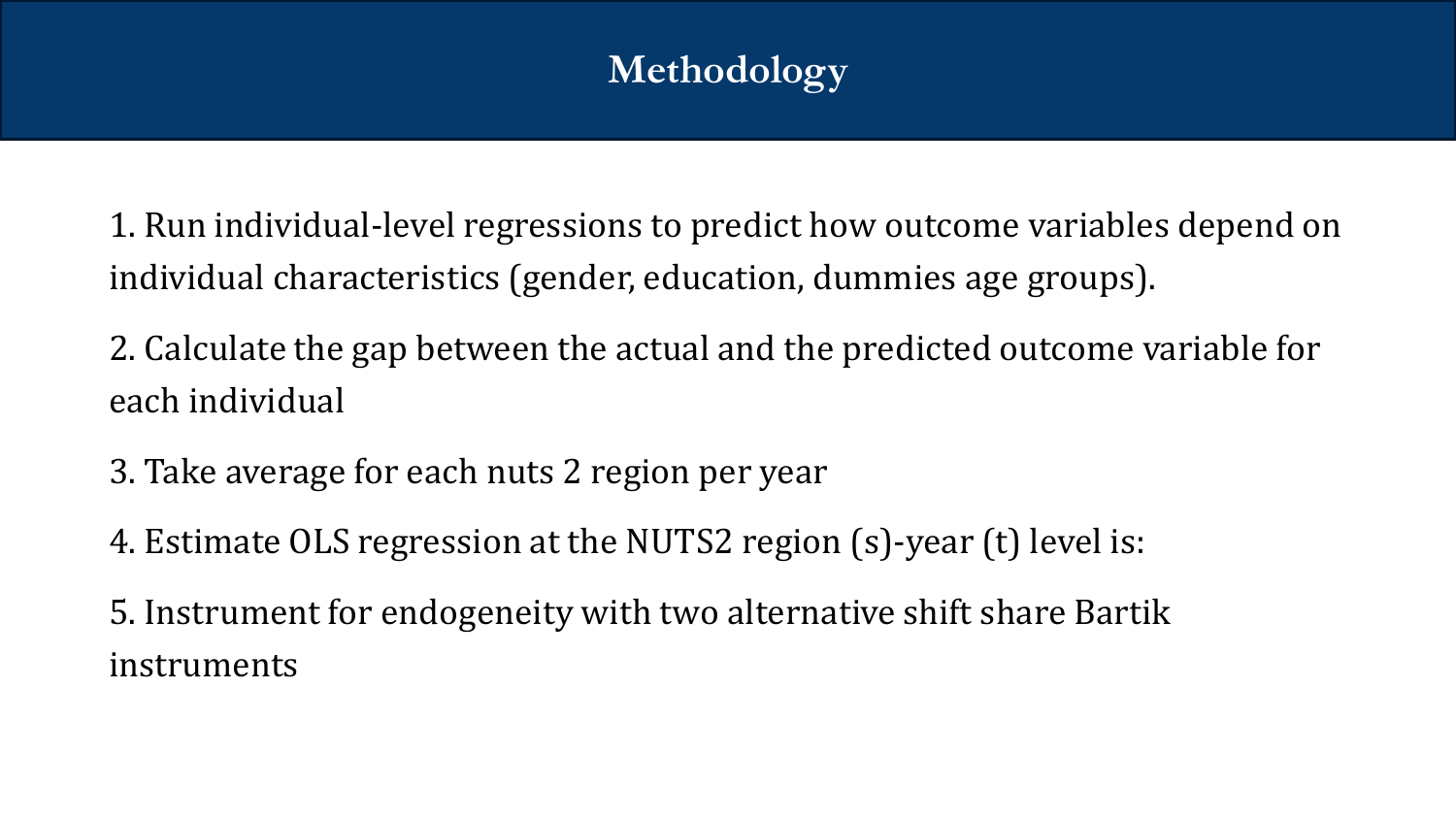# Results

- Migrants push natives towards safer jobs, mostly those amenable to telework.
- $\triangleright$  Results are robust to accounting for endogeneity of migrants' location

|                                           |            | .Z)           | (3)           | (4)        | (5)            | (6)                 |            | (8)              | (9)                 | (10)       | (11)             | (12)          |
|-------------------------------------------|------------|---------------|---------------|------------|----------------|---------------------|------------|------------------|---------------------|------------|------------------|---------------|
|                                           |            | Telework jobs |               |            | Essential jobs |                     |            | Income-safe jobs |                     |            | Health-safe jobs |               |
| <b>VARIABLES</b>                          | <b>OLS</b> | <b>IV-PS</b>  | <b>IV-MOP</b> | <b>OLS</b> |                | <b>IV-PS IV-MOP</b> | <b>OLS</b> |                  | <b>IV-PS IV-MOP</b> | <b>OLS</b> | IV-PS            | <b>IV-MOP</b> |
|                                           |            |               |               |            |                |                     |            |                  |                     |            |                  |               |
| Immigrant share 0.126** 0.686*** 0.661*** |            |               |               | 0.08       | $-0.272$       | $-0.248$            | $0.178*$   | 0.364            | 0.362               | $0.048*$   | 0.364            | 0.362         |
|                                           |            |               |               |            |                |                     |            |                  |                     |            |                  |               |
| <b>Observations</b>                       | 982        | 982           | 982           | 982        | 982            | 982                 | 982        | 982              | 982                 | 982        | 982              | 982           |

Notes. Units of observation are the 124 NUTS-2 regions within Western European countries, observed yearly from 2011 to 2018. The "adjusted" share of natives in telework jobs in a given NUTS2 region and year is the share of natives in telework jobs minus the expected share of telework jobs given its individual level characteristics (age, education, gender), so the mean value is close to zero. Time-variant NUTS-2 observations are pooled to run the regressions. IV-PS stands for the Instrumental Variable approach à la Peri and Sparber (2009). IV-MOP stands for the Instrumental Variable approach à la Mitaritonna, Orefice, and Peri (2017). Dep. Var. SD = Standard deviation of the dependent variable. Clustered standard errors at the NUTS-2 level in parentheses; \*\*\* p<0.01, \*\* p<0.05, \* p<0.1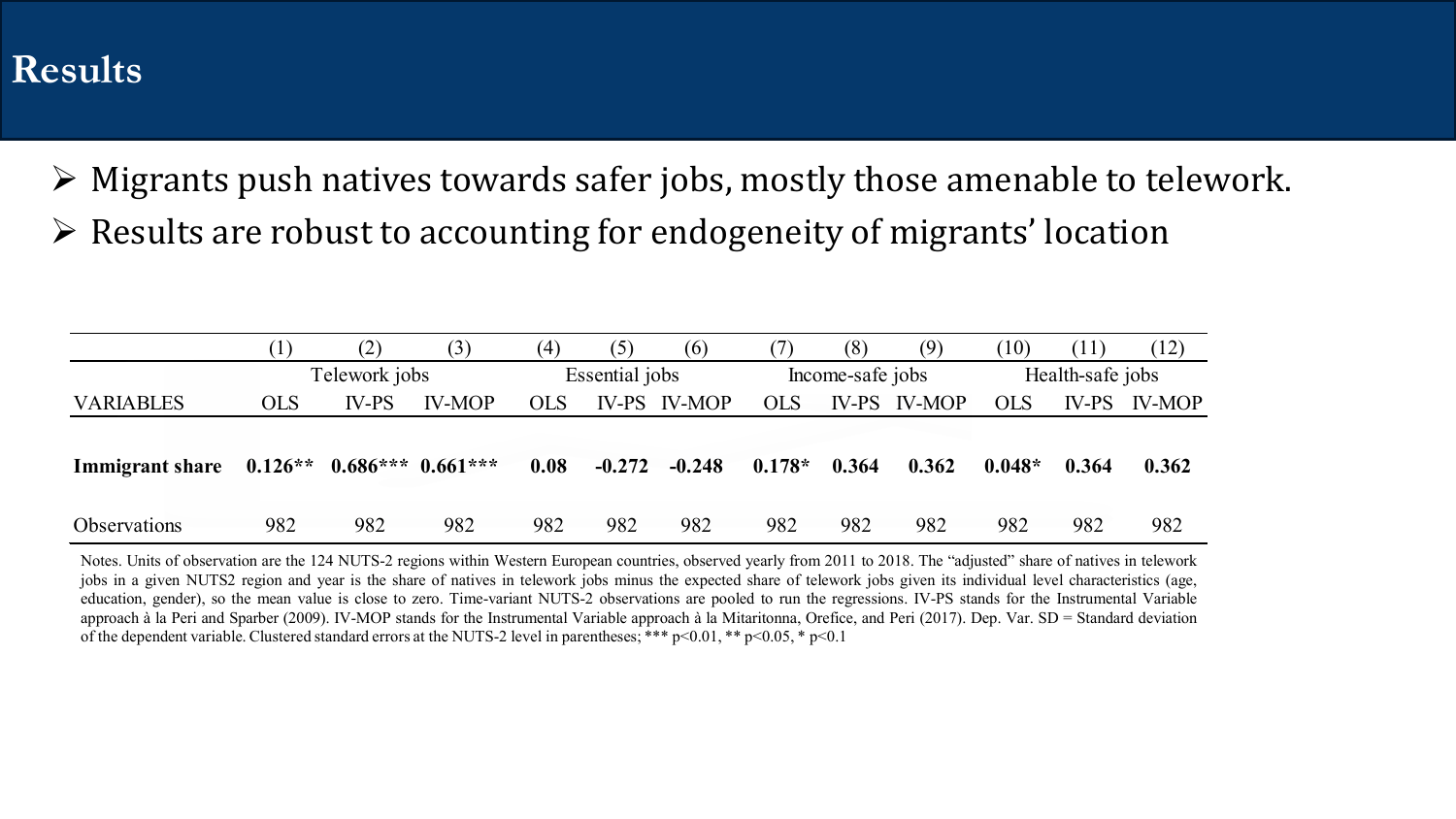No evidence of wage or employment impacts among native worker

 $\triangleright$  Increase in job safety driven by natives' reallocation from vulnerable to safer jobs.

| Dep variable:          | % of natives employed |               | % of natives in top 3 wage deciles |               |  |  |
|------------------------|-----------------------|---------------|------------------------------------|---------------|--|--|
|                        | (1)                   | (2)           | (3)                                | (4)           |  |  |
|                        | $IV - PS$             | <b>IV-MOP</b> | $IV - PS$                          | <b>IV-MOP</b> |  |  |
| <b>Immigrant share</b> | 0.087                 | 0.121         | $-0.075$                           | $-0.085$      |  |  |
|                        | (0.33)                | (0.357)       | (0.33)                             | (0.378)       |  |  |
| <b>Observations</b>    | 982                   | 982           | 982                                | 982           |  |  |

Notes. Units of observation are the 124 NUTS-2 regions within Western European countries, observed yearly from 2011 to 2018. The "adjusted" share of natives in telework jobs in a given NUTS2 region and year is the share of natives in telework jobs minus the expected share of telework jobs given its individual level characteristics (age, education, gender), so the mean value is close to zero. Time-variant NUTS-2 observations are pooled to run the regressions. IV-PS stands for the Instrumental Variable approach à la Peri and Sparber (2009). IV-MOP stands for the Instrumental Variable approach à la Mitaritonna, Orefice, and Peri (2017). Dep. Var. SD = Standard deviation of the dependent variable. Clustered standard errors at the NUTS-2 level in parentheses; \*\*\*  $p<0.01$ , \*\*  $p<0.05$ , \*  $p<0.1$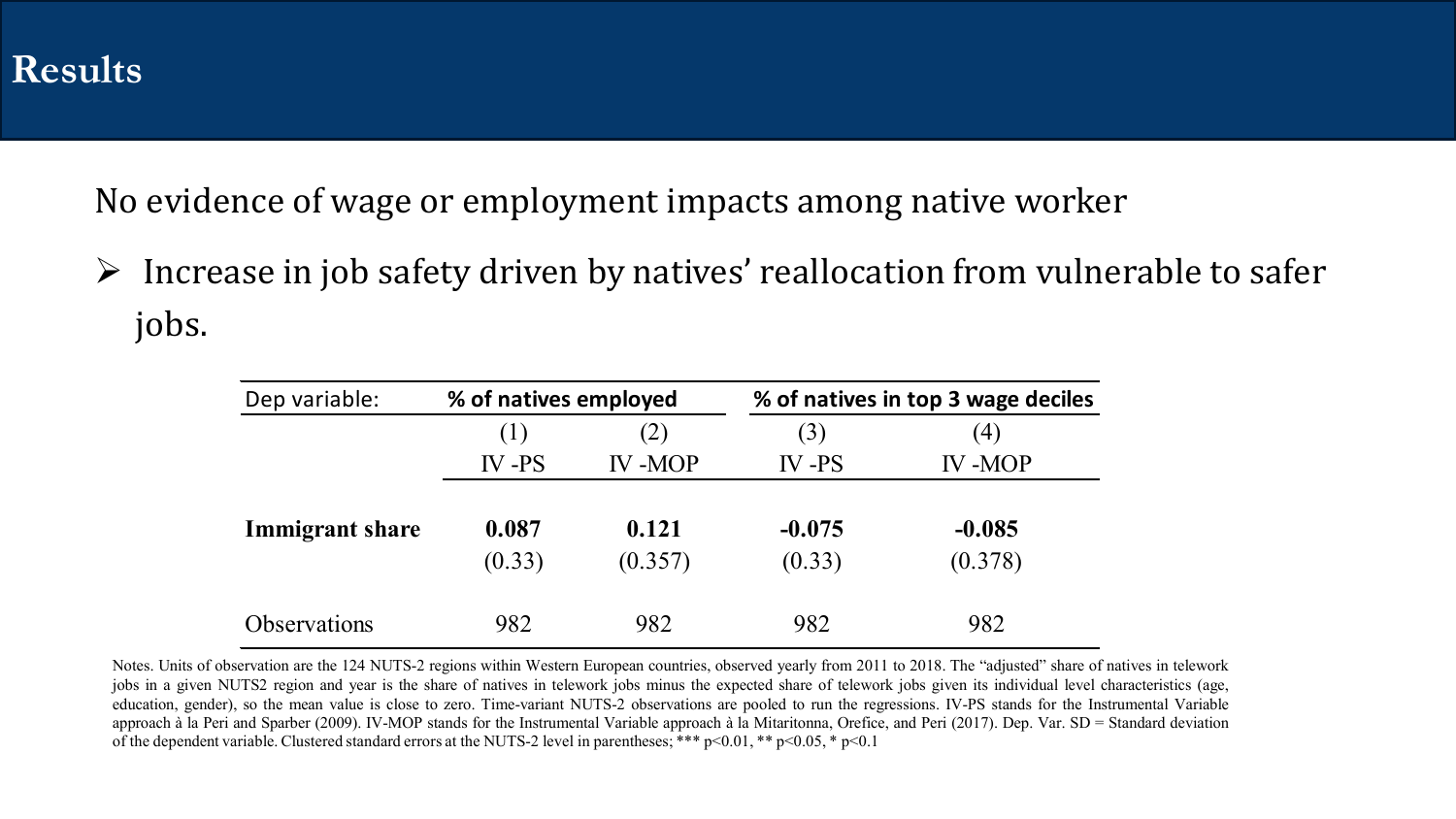# $Results$

- $\triangleright$  Positive impact on job safety of natives similar across age groups (25-34, 35-54, 55-64) and gender (although slightly higher for females).
- $\triangleright$  Heterogeneous effects on job safety depending on the education level of native workers:
	- o Tertiary educated native workers benefit from the presence of both high-skilled and low-skilled migrants.
	- o Non statistically significant impact of migration for less educated natives
- $\triangleright$  Main channel: high-skilled natives moving horizontally to teleworkable occupations (Vs investment in education)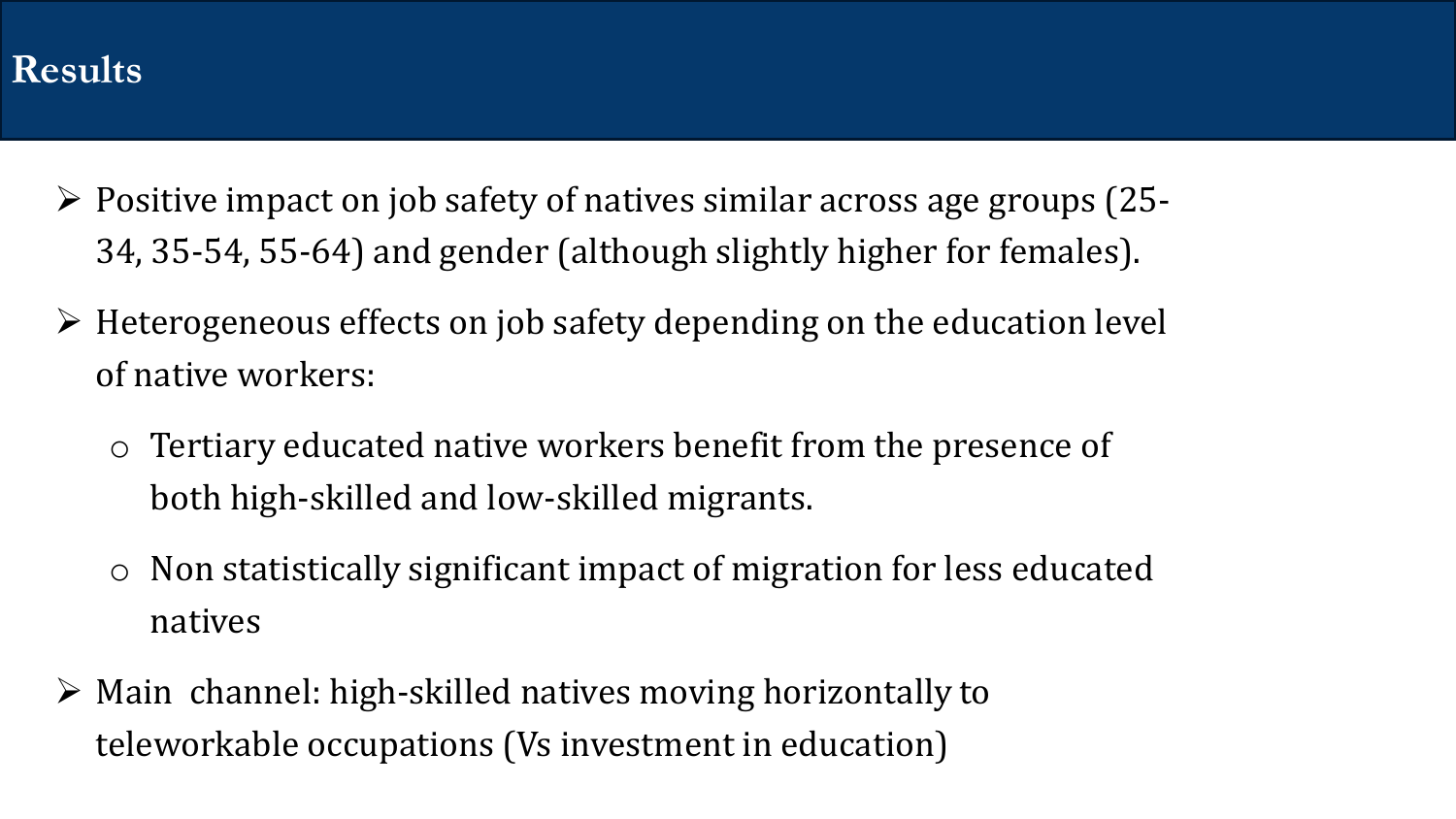# **Robustness checks**

- $\triangleright$  We fix the native population at the initial year to avoid spurious effects due to the potentially endogenous native population growth in a region (as MOP 2017)
- $\triangleright$  Using lagged share of migrants (and lagged instrument) to control for serial correlation (Jaeger et al. 2018) leads to similar results.
- $\triangleright$  Adjusting the instruments to include the growth rate of immigration to all EU NUTS2 regions besides the one of analysis in the "shift" component to avoid endogeneity does not change the results.